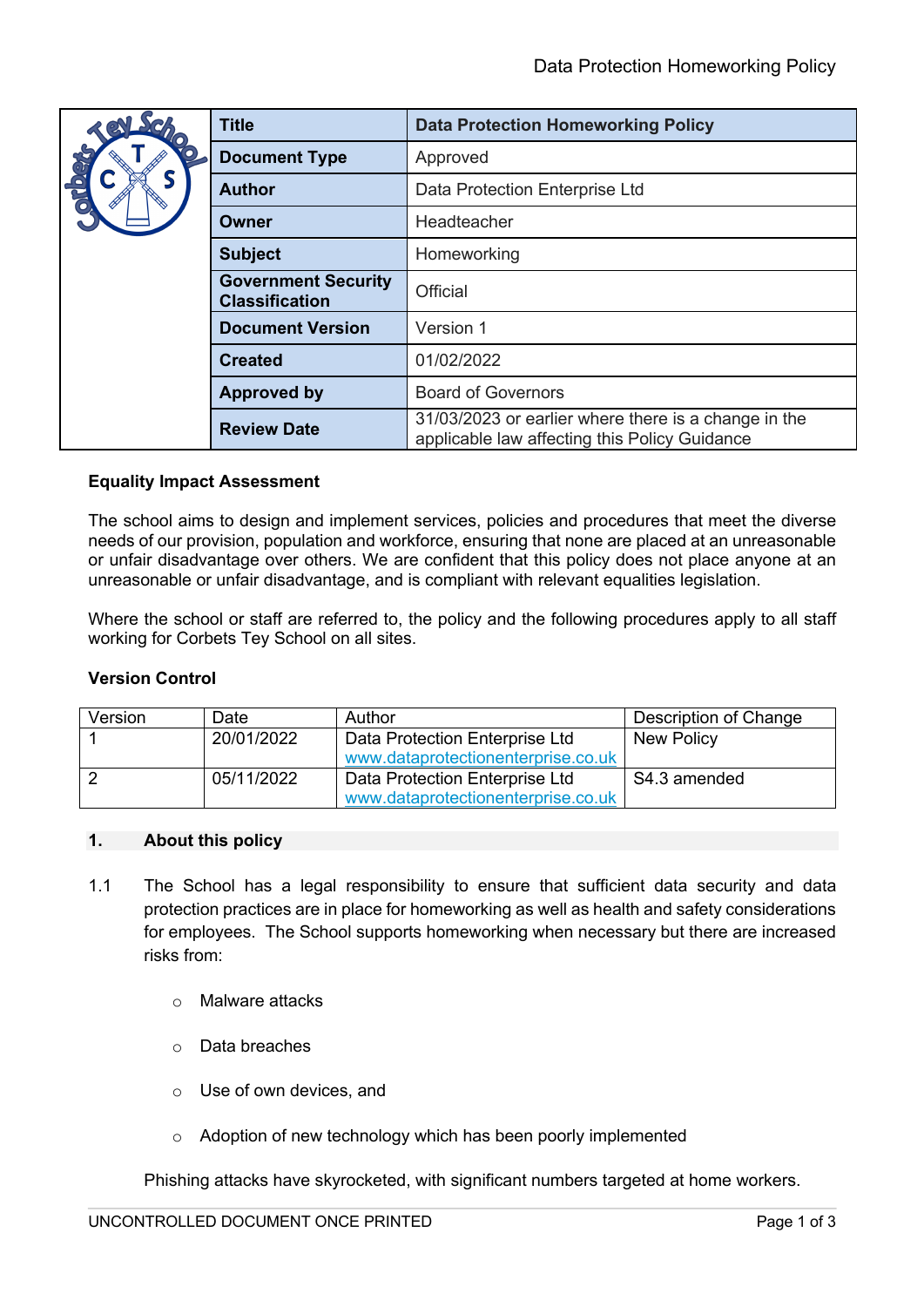- 1.2 The School is responsible for data security and protection of personal information. This remains the case when any member of staff is homeworking, and all employees must try to maintain the same standards of data confidentiality and security at home as would normally occur at School.
- 1.3 This policy applies to employees only and does not form part of any employee's contract of employment and may be amended at any time.

## **2. Home Working Situation**

- 2.1 It is your responsibility to ensure that you have sufficient and appropriate equipment for working from home. The School are not responsible for the provision, maintenance, replacement, or repair in the event of loss or damage to any personal equipment used by you when working for us.
- 2.2 The School are not responsible for associated costs of you working from home including the costs of heating, lighting, electricity or telephone calls.

# **3. Working at home: data security and confidentiality**

- 3.1 All equipment and information must be kept securely. You should take all necessary steps to ensure that private and confidential material is kept secure at all times.
- 3.2 You may only use equipment which has been provided by or authorised by the School. You agree to comply with our instructions relating to software security and to implement all updates to equipment as soon as you are requested to do so.
- 3.3 You confirm that you have read and understood our policies relating to data protection, acceptable use, electronic communications and data security and that you will regularly keep yourself informed of the most current version of these policies.
- 3.4 If you discover or suspect that there has been an incident involving the security of information relating to school information, you must report it immediately to the School Data Protection Officer and Headteacher.

## **4. Working at home: health and safety**

- 4.1 When working at home you must take reasonable care of your own health and safety and that of anyone else who might be affected by your actions and omissions.
- 4.2 The School retains the right to check home working areas for health and safety purposes. The need for such inspections will depend on the circumstances including the nature of the work undertaken.
- 4.3 You must not have face to face meetings in your home and must not give parents/students your home address or telephone number.